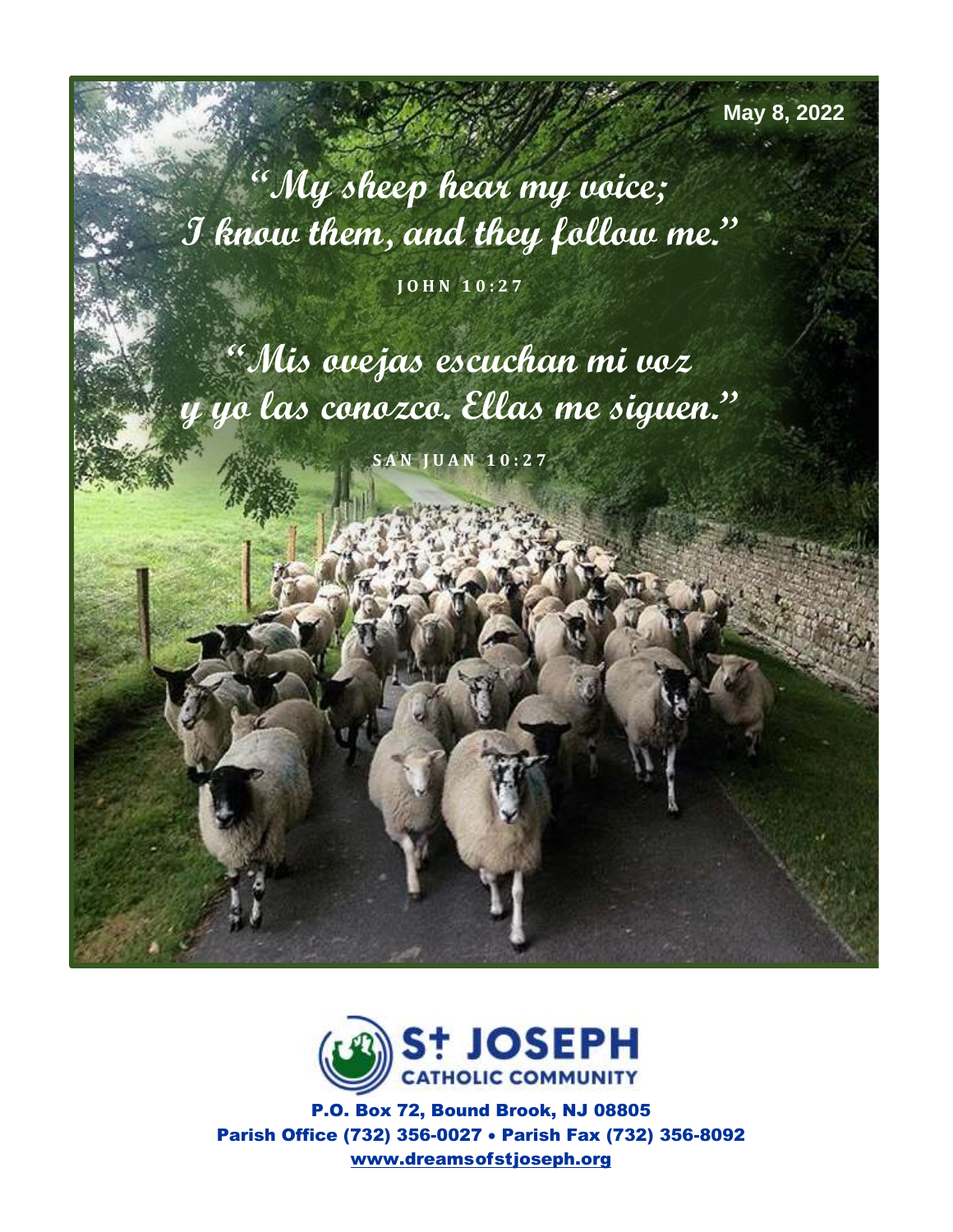# **CONNECT WITH US**



Website/Live Stream dreamsofstjoseph.org

Facebook facebook.com/dreamsofstjoseph



**Twitter** twitter.com/BezmenneT

# **PARISH SERVICE LOCATIONS**

Church: 111 East High Street, Bound Brook, NJ 08805 Parish Center: Now located in the church, 111 East High Street. P.O. Box 72, Bound Brook, NJ 08805

## **PHONE NUMBERS**

Parish Office: (732) 356-0027 Parish Fax: (732) 356-8092

# **PARISH OFFICE HOURS**

Phone: Mon.-Thu. 9:00 AM - 12:00 PM In Person: Tue. 6:30 PM - 8:30 PM in the Church.

## **PARISH TEAM**

Ana Valencia, Pastoral Services and Faith Formation Director [Ana.Valencia@sjcbb.net](mailto:Ana.Valencia@sjcbb.net)

Edgar Chaves, Deacon [Deacon.Edgar@sjcbb.net](mailto:Deacon.Edgar@sjcbb.net)

Gary Newton, Deacon [Deacon.Gary@sjcbb.net](mailto:Deacon.Gary@sjcbb.net)

Gustavo Sandoval, Deacon [Deacon.Gustavo@sjcbb.net](mailto:Deacon.Gustavo@sjcbb.ne)

Jacek Malik, Operations Manager [Jacek.Malik@sjcbb.net](mailto:Jacek.Malik@sjcbb.net)

Joseph Kerrigan, Pastor [Jkerrigan@diometuchen.org](mailto:Jkerrigan@diometuchen.org)

Kathy Champignon, Pastoral Assistant [reled@sjcbb.net](mailto:reled@sjcbb.net)

Maritza Alvarez, Music Director [Maritza.Alvarez@sjcbb.net](mailto:Maritza.Alvarez@sjcbb.net)

Martha Rovitto, Administrative Assistant [Martha.Rovitto@sjcbb.net](mailto:Martha.Rovitto@sjcbb.net)

Mary Ellen Kirchman, Office Manager [MaryEllen.Kirchman@sjcbb.net](mailto:MaryEllen.Kirchman@sjcbb.net)

Valeria Morales, Women's Justice Circle Valeria.Morales@sjcbb.net

# **MASS TIMES**

Daily: Mon.-Fri. 8:30 AM, Sat. 8:00 AM (English); Mon.-Fri. 7:00 PM (Spanish) Saturday Evening: 5:00 PM (English), 7:00 PM (Spanish) Sunday: 8:00 AM, (English), 12:00 PM (Spanish), 6:00 PM (Bilingual)

#### **RECONCILIATION**

Saturday: 4:00 – 4:30 PM Other times by appointment.

#### **SACRAMENTS OF INITIATION**

Infant/Child Baptism: Baptism is our incorporation into the Body of Christ and the foundation of our sacramental life. Contact Ana Valencia at the parish center to begin the process of instruction and celebration.

Children's Penance/Eucharist/ Confirmation: Preparation for these sacraments of initiation are handled within our Faith Formation program. For questions, contact Ana Valencia. Adult Initiation: The Rite of Christian Initiation of Adults (RCIA) is the path for those seeking to learn more and perhaps ask for full initiation into the Catholic church. A related process is available for those adults who only need to receive the Sacrament of Confirmation. For initial questions, contact any clergy person of the parish.

#### **CHRISTIAN MARRIAGE**

Congratulations and blessings on your engagement. Every couple has unique gifts and needs, and our clergy will walk and work with you to meet our own time-tested standards to get you to the altar and beyond. Contact anyone on the pastoral team.

#### **ANOINTING OF THE SICK**

Freely offered to those who are sick, facing surgery, those with chronic mental or emotional illness, and those of advanced age. In the COVID-19 era, there are certain conditions that prevent clergy from home visits and hospitals, but contact the parish if you would like the sacrament and we can determine if we can celebrate it safely.

#### **HOLY ORDERS**

If you are sensing God's call to service as a priest or deacon in the church, contact our pastor and/or any parish team member you feel can best serve you.

Similarly, even though there are no sacraments associated with the religious life, monastic life, lay ministry or faith-based humanitarian service, please contact us if we can help you in your discernment.

# **DEVOTIONS**

#### First and Last Friday Eucharistic

Adoration: Every First Friday morning of the month, Adoration of the Blessed Sacrament will run from 9:00 AM - Noon. For every Last Friday of the month, an evening Adoration is offered from 5-7 PM. Next Opportunities: May 27 (PM), June  $3$  (AM),

#### Monthly St. Sharbel Healing Mass:

Every 22<sup>nd</sup> of the month (with some exceptions), a bilingual healing Mass will be offered, focusing on the intercession of St. Sharbel, the hermit of Lebanon. Next St. Sharbel Healing Mass: Tuesday, June 22 at 7:00 PM.

#### Protecting the Dignity of Human

Rights Mass: Last Friday of the Month at 7:00 PM. The Diocese Hispanic Ministry Office has selected St.Joseph as thesite for a monthly Mass for Protecting the Dignity of Human Life. Next Opportunity: May 27 at 7:00 PM

Marian Devotion: first Friday Angelus, 12:00 noon, at the conclusion of Benediction of the Blessed Sacrament. Next Angelus: June 3 at 12:00 noon.

#### **HOLY SAVIOR ACADEMY** The Middlebrook Deanery Catholic School

Grades Pre-K through 8 149 S. Plainfield Avenue, South Plainfield, NJ 07080 (908) 822-5890 [www.holysavioracademy.com](http://www.holysavioracademy.com/)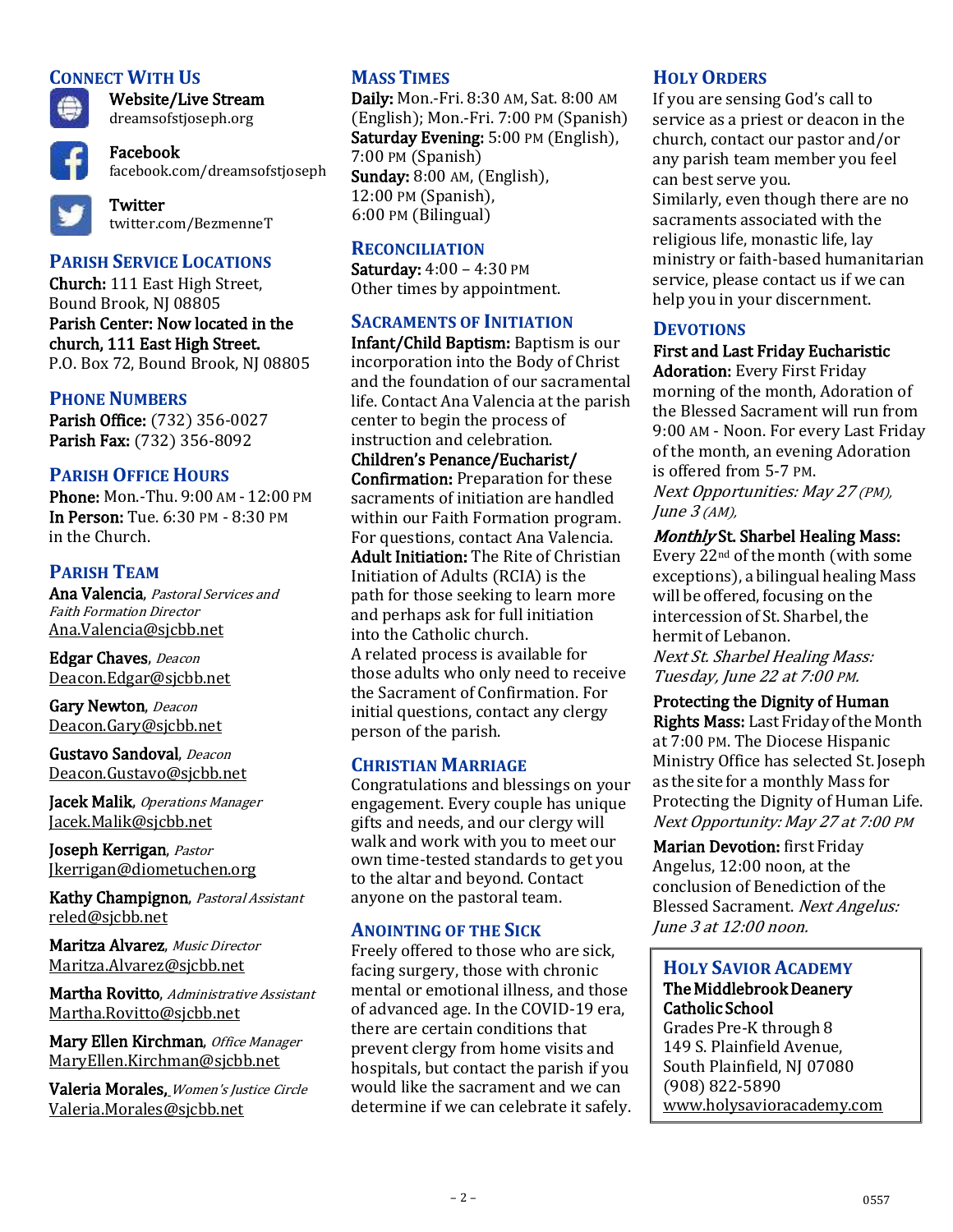# **FOURTH SUNDAY OF EASTER**

**MAY 8, 2022**

**\_\_\_\_\_\_\_\_\_\_\_\_\_\_\_\_\_\_\_\_\_\_\_\_\_\_\_\_\_\_\_\_\_\_\_\_\_\_\_\_\_\_\_\_\_\_\_\_\_\_\_\_\_\_\_\_\_\_\_\_\_\_\_\_\_\_\_\_\_\_\_\_\_\_\_\_\_\_\_\_\_\_\_\_\_\_\_\_\_\_\_\_\_\_\_\_\_\_\_\_\_\_\_\_\_\_\_\_\_\_\_\_\_\_\_\_**

# **MASSES/PENANCE FOR THE WEEK**

# **ALL MASSES IN THE CHURCH**

| <b>Monday, May 9, 2022</b>    |                                                                                |  |
|-------------------------------|--------------------------------------------------------------------------------|--|
| 8:30 AM                       | Those who are ill in our parish                                                |  |
| 6:00 PM                       | <b>Contemplative Prayer</b>                                                    |  |
| 6:30 PM s                     | Vespers                                                                        |  |
| 7:00 PM B                     | Erislandy Dorado Sr., request of son                                           |  |
| <b>Tuesday, May 10, 2022</b>  |                                                                                |  |
| 8:30 AM                       | Giuseppe Battaglia (30th anniversary),<br>request of Maria Emanuela Pulvirenti |  |
| 6:00 PM                       | <b>Contemplative Prayer</b>                                                    |  |
| 6:30 PM s                     | Vespers                                                                        |  |
| 7:00 PM s                     | Spanish Mass                                                                   |  |
| Wednesday, May 11, 2022       |                                                                                |  |
| 8:30 AM                       | Genevieve Casey, request of                                                    |  |
|                               | <b>Felix and Eileen Reid</b>                                                   |  |
| 6:00 PM                       | Contemplative Prayer                                                           |  |
| 6:30 PM s                     | Vespers                                                                        |  |
| 7:00 PM s                     | Georgina Carrasco Melo, request of                                             |  |
|                               | Janet Ortiz                                                                    |  |
| <b>Thursday, May 12, 2022</b> |                                                                                |  |
| 8:30 AM                       | Joseph J. Kerrigan, Sr., request of                                            |  |
|                               | Eileen and Leon Borowski                                                       |  |
| 6:00 PM                       | <b>Contemplative Prayer</b>                                                    |  |
| 6:30 PM s                     | Vespers                                                                        |  |
| 7:00 PM s                     | Carlos Enrique Morillo Haro, request of<br>Veronica Morillo                    |  |

# **Friday, May 13, 2022**

- 8:30 AM Peace in Ukraine
- 6:00 PM Contemplative Prayer
- 6:30 PM <sup>S</sup> Vespers
- 7:00 PM <sup>s</sup> Spanish Mass

# **Saturday, May 14, 2022**

- 8:00 AM Parishioners of St. Joseph
- 4:00 PM Penance
- 5:00 PM Isidoro Garcia, request of Ginny DeMato 7:00 PM<sup>s</sup> Fidelino Barrios, request of
	- Anastasia Barrios

# **Sunday, May 15, 2022**

- 8:00 AM Muriel Patullo, request of Mary Patten 12:00 PM <sup>S</sup> Donaciana Mijangos (5th Anniversary),
- request of Carmen Reyes

 $s =$  Spanish Mass  $B =$  Bilingual Mass

## **THIS WEEK'S READINGS MAY 9-15, 2022**

Monday: Acts 11:1-18 | Jn 10:1-10 Tuesday: Acts 11:19-26 | Jn 10:22-30 Wednesday: Acts 12:24 — 13:5a | Jn 12:44-50 Thursday: Acts 13:13-25 | Jn 13:16-20 Friday: Acts 13:26-33 | Jn 14:1-6 Saturday: Acts 1:15-17, 20-26 | Jn 15:9-17 Sunday: Acts 14:21-27 | Rv 21:1-5a | Jn 13:31-33a, 34-35

# **SUNDAY MASS SCHEDULE**

Saturday: 5:00 PM (English) and 7:00 PM (Spanish) Sunday: 8:00 AM (English), 12:00 PM (Spanish)

The Sunday 6:00 PM evening bilingual Mass concluded as of May 1, due to low attendance. Family Faith Formation will continue to meet on Sunday evenings, including a Mass, once a month.

In addition, and also due to low attendance, starting May 30, there will no longer be a 7:00 PM Spanish Mass on Mondays. Lectio Divina and Vespers on Monday continues.

# **LIVE-STREAM MASS AT ST. JOSEPH CHURCH**

The English 8:00 AM and the Spanish 12:00 PM Masses are being live streamed on YouTube. Simply log onto our website. The best way to access the Mass is use the following link: [https://www.youtube.com/](https://www.youtube.com/%20channel/UCiyEO3bu2KX2rb%207RXiDuImg/live)  [channel/UCiyEO3bu2KX2rb 7RXiDuImg/live.](https://www.youtube.com/%20channel/UCiyEO3bu2KX2rb%207RXiDuImg/live) Thank you to Julian Mahecha and Luz Helena Escobar for providing this service.

# **PARISH GIVING**

St. Joseph Parish offers *Parish Giving*, an online option for donating to the Sunday collection. It's simple. Go to the St. Joseph Parish website dreamsofstjoseph.org and click on the Parish Giving Logo. For one-time gifts, click on the PayPal logo on the website. Thank you to all for your generosity at Easter!

#### **STEWARDSHIP REFLECTION**

# "The disciples were filled with joy and the Holy Spirit." (ACTS 13:52)

The disciples heard Our Lord's call and were able to spread the Gospel message with strength and vitality. We, too, can experience that same joy if we make room for the Holy Spirit to fill our hearts. When we use our gifts in the way that God intends, He fills us with supernatural joy. A joy that others notice and are attracted to!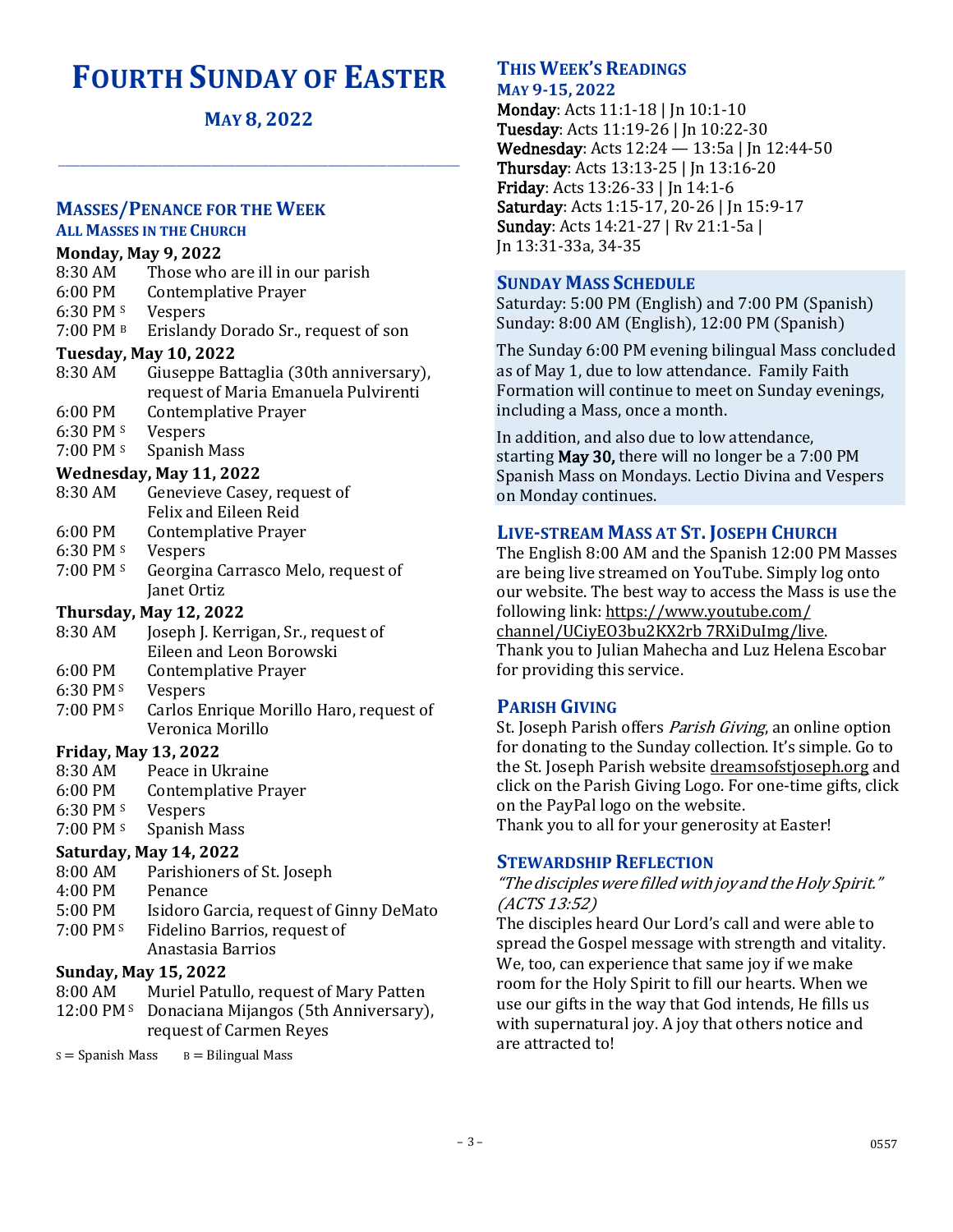# **PARISH AND COMMUNITY NEWS**

# **PRAYER INTENTION OF THE HOLY FATHER, POPE FRANCIS, FOR MAY 2022**

# **Faith-Filled Young People**

We pray for all young people, called to live life to the fullest; may they see in Mary's life the way to listen, the depth of discernment, the courage that faith generates, and the dedication to service.

# **STATEWIDE YOUTH RALLY AT SIX FLAGS GREAT ADVENTURE-SUNDAY, MAY 15, 2022**

The Diocese of Metuchen's Office of Youth and Young Adult Ministry is excited to share that the 2022 New Jersey Youth Rally at Six Flags Great Adventure in Jackson, NJ, is scheduled for Sunday, May 15, 2022! The cost for the day is \$55 per person (\$25 for season ticket holders) and includes advance entry into the park, a FREE return ticket to Park, a 3-hour all-you-can-eat buffet, Mass, the Opening Ceremony, and a Free Parking Pass. Open to all Jr. High, High School & Young Adult Ministry, Scouting, Parish/School Athletic Programs, families, and all.

To purchase your tickets please visit the Office of Youth and Young Adult Ministry page on Diocesan Website and register before the May 6th deadline. Questions? Please email [mvantslot@diometuchen.org](mailto:mvantslot@diometuchen.org)

## **OUR NEW ALTERNATE LOGO FOR OUR 150TH ANNIVERSARY IN 2026**

Thank you to Pavol Olsavsky III, our parish artist, for his new design that features St. Joseph steadfast in rough waters, with our church in the background.



#### **STEWARDSHIP**

| <u>.</u> |  |
|----------|--|

# **PILGRIMAGE TO THE NATIONAL BLUE ARMY SHRINE OF OUR LADY OF FATIMA**

Date: May 28, 2022 Time: 9:30 AM to 3:00 PM

# Location: 674 Mountain View Road, Asbury, NJ 08802

Everyone is invited! Comfortable shoes are suggested. Shorts are not permitted for males or females over the age of 11. Tank tops, halters, sun dresses, miniskirts, skin-tight and other revealing attire are not permitted. For more information, please email [Hispanic.ministry@diomemtuchen.org](mailto:Hispanic.ministry@diomemtuchen.org)

# **2022 BISHOP'S ANNUAL APPEAL CELEBRATING 40 YEARS—CONTINUING TO FAN THE FLAME OF FAITH INTO SERVICE**

With \$36,479.25 in collected and pledged amounts, we have exceeded our goal of \$33,000 by 10.5%! Our parish will receive a rebate of 50% of monies collected in excess of our goal. Thank you!

You can find the link to the Bishop's Annual Appeal Video by going t[o https://diometuchen.org/BAA.](https://diometuchen.org/BAA)

# **ACTION NEEDED: ASK GOVERNOR MURPHY TO INCREASE FUNDING FOR CHAPTER 192**

Chapter 192 (Compensatory Education) provides remedial instruction in Reading, Language Arts, and Mathematics for students in nonpublic schools. The per-pupil amount of \$995.33 for these services has not been increased since the 2008-2009 school year, while the amount of time provided for the service has been decreased as a result of costs incurred by the providers of the service. Please contact Governor Murphy and ask that he increase the per-pupil amount for Chapter 192 to \$1,300.00 per service so that eligible students can get the services they need to be successful in school. If you have a personal story regarding this issue, please add that to the message. Visit njcatholic.org/faith-in-action to take action.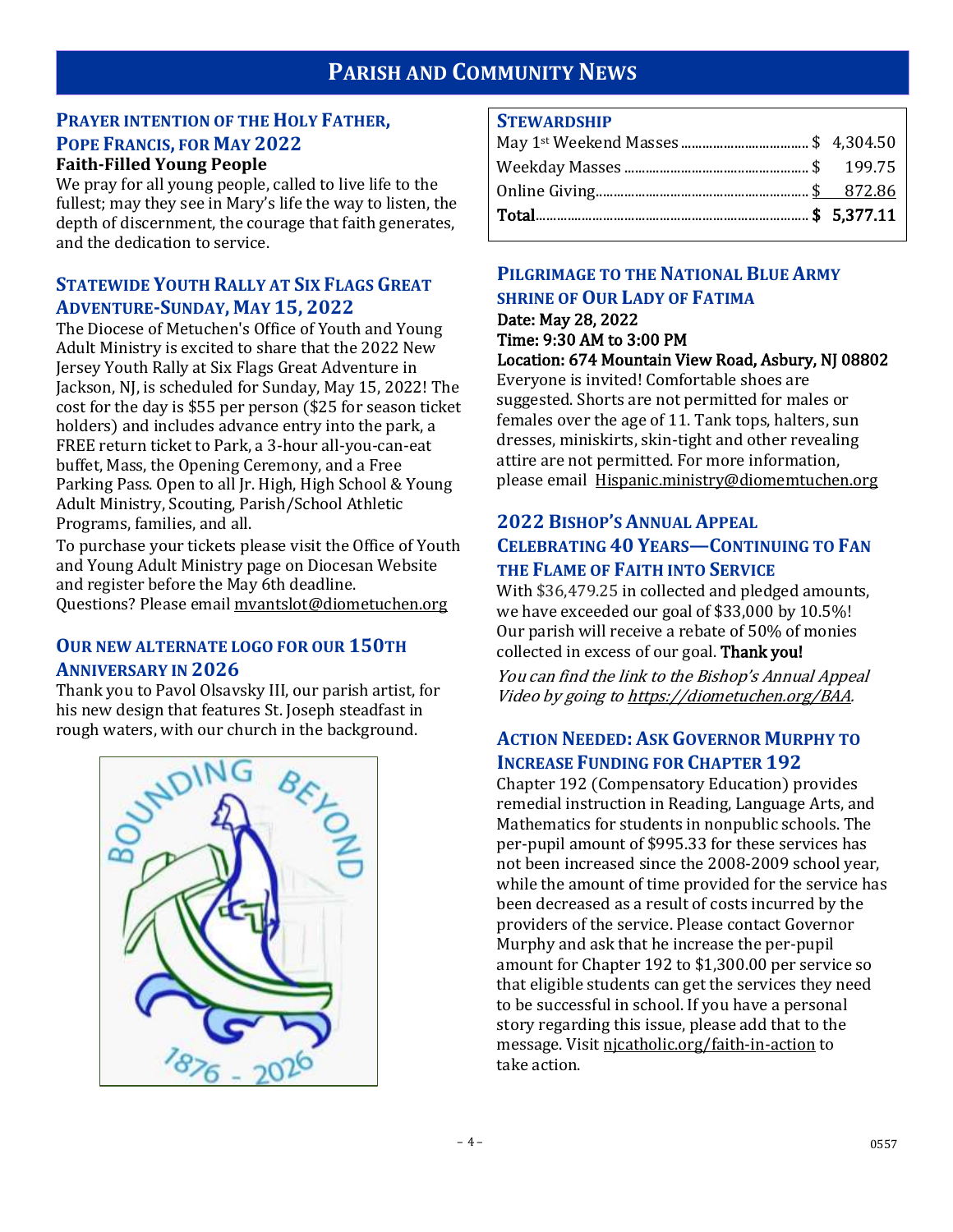## **THANK YOU TO ALL WHO HELPED IN OUR YEAR OF ST. JOSEPH FINALE**

Thanks to everyone who participated and/or volunteered to make our final events of the parish "Year of St. Joseph" such a big success, especially those who contributed to the Community Social last Sunday afternoon, and the closing Mass that followed.

# **CHURCH & OFFICE RECONFIGURATION**

Please be patient as alterations in both our office and confession spaces are underway. The parish pastoral team is conducting an experimental attempt at working in-person from the church, and we are preparing the church's original confessional to again return to that role shortly. The pastoral team can continue to be reached by phone or email as we have been throughout the pandemic.

The Church Community Room opens each Tuesday evening 6:30-8:30 PM for pastoral services with one or two pastoral team members present.

# **PARISH REUSABLE GROCERY BAGS NOW AVAILABLE FOR SALE**

According to [business.nj.gov:](http://business.nj.gov/) "Starting May 4th, 2022, New Jersey retail stores, grocery stores and food service businesses may not provide or sell single-use plastic carryout bags and polystyrene foam food service products. Single-use paper carryout bags are allowed to be provided or sold, except by grocery stores equal to or larger than 2,500 square feet."

Reusable bags with our parish logo on them are now available for sale. The profit generated is used to support the parish. Cash or checks are accepted. Cost: One for \$5.00 | Five for \$20.



## **FAMILY FAITH FORMATION**

Children's Faith Formation is now Family Faith Formation at St. Joseph, *integrating the whole* family into faith formation, not just children. This new model is a 12-month continuous program with monthly sessions. For more information about our programs visit

[www.dreamsofstjoseph.org](http://www.dreamsofstjoseph.org/) > Faith Formation > Children's Faith Formation. Registration for 2022 is now closed.

#### May Schedule:

Session 1: Sunday, May 22 from 9:30-11:30 AM Session 2: Sunday, May 22 from 5:00-7:00 PM Session 3: Monday, May 23 from 7:00–8:45 PM Session 4: Sunday, May 29 from 9:30–11:30 AM

## **TOWARD A QUIETER BOUND BROOK**

The parish has purchased a leaf blower and lawn mower that don't rely on fuel. We'd like to rent it out to interested parishioners to try out on your lawns in the hopes of changing neighborhood behavior. Check with Jacek Malik at Mass or email him to reserve equipment.



#### **THANK YOU FOR THE EARTH DAY VOLUNTEERS**

More than 20 parishioners and neighbors participated in our Earth Day work day on the church grounds April 22. Thanks to the efforts of our volunteers, much of the property has now been thoroughly weeded and cleaned up. Our new church compost pile received many contributions in the process. In addition, dozens of flowers and plants were planted, and part of the ground received mulch, too.



The Annex building received attention, too, with a general cleanup around the property. A couple of plants have been transplanted from that site to our church site. Look for a sensory garden to take shape in coming weeks in the area to the right of the front door of the church.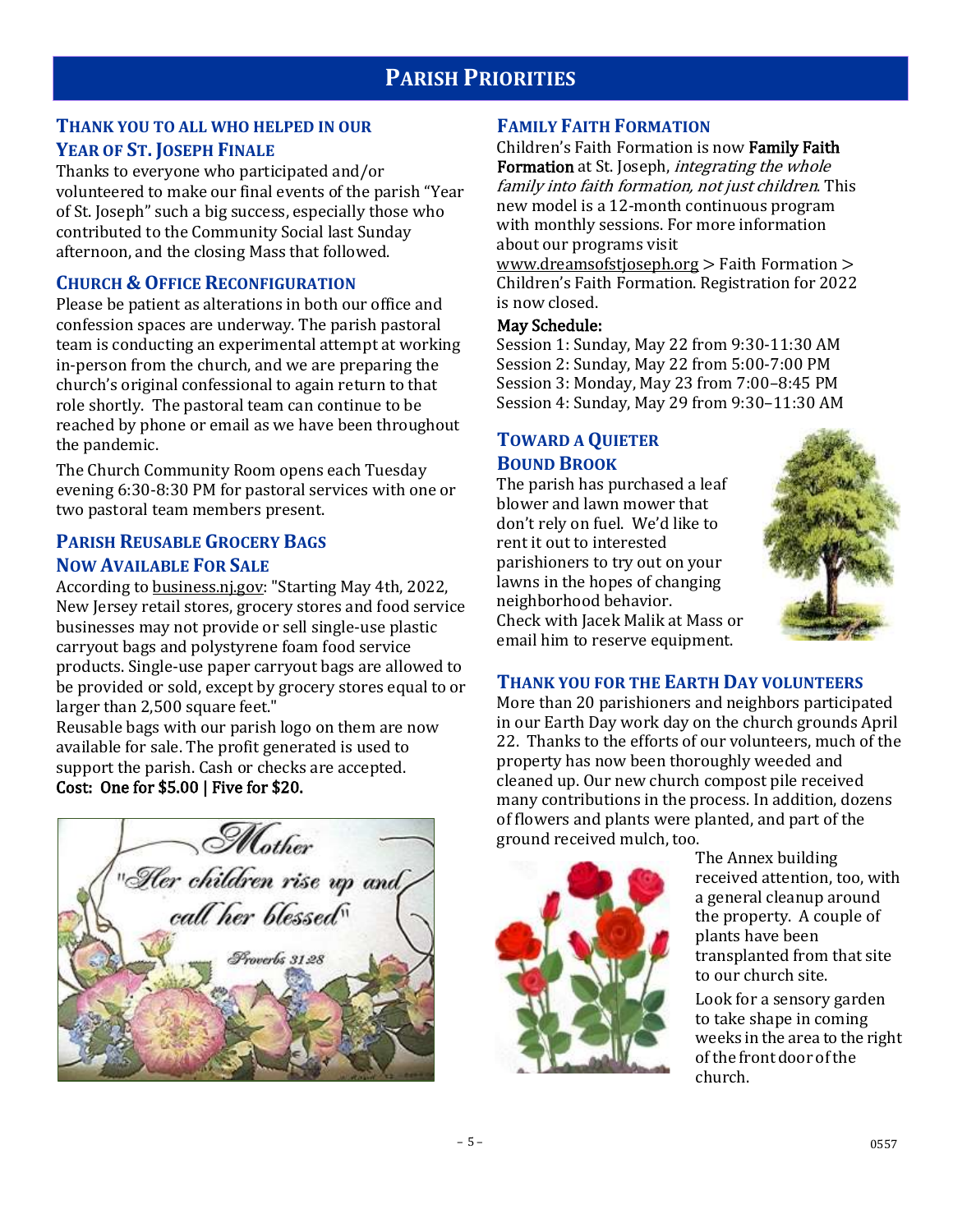#### **LECTURAS PARA EL PRÓXIMO DOMINGO QUINTO DOMINGO DE PASCUA**

#### Primera Lectura: Hechos 14: 21-27

Dios por medio de los discípulos les abrió a los paganos las puertas de la fe.

#### Segunda Lectura: Apocalipsis 21: 1-5

"Esta es la morada de Dios con los hombres; vivirá con ellos como su Dios y ellos serán su pueblo".

#### Evangelio: Juan 13: 31-33, 34-35

Dios les da un mandamiento nuevo: Que se amen unos a los otros, como él nos ha amado".

# **AVISOS A LA COMUNIDAD**

#### Confesiones:

Las confesiones se realizan en inglés y español: Sábados de 4:00 a 4:30 PM en la Iglesia.

Se requerirá máscaras y distanciamiento social. Para confesarse en otro momento debe hacer una cita previa llamando al (732) 356-0027 ext. 10

# **TOME NOTA**

El Diácono Gustavo Sandoval está disponible para aquellas personas que necesiten alguna ayuda espiritual. Para comunicarse con él, favor llamarle al teléfono (732) 317-8544 o a su correo [Deacon.Gustavo@sjcbb.net.](mailto:Deacon.Gustavo@sjcbb.net)

El Diácono Edgar Chaves está disponible para las personas adultas que deseen hacer el bautismo, comunión o confirmación. También el está a cargo de la Divina Misericordia y los ensayos de matrimonio en español, si desea más información contacte al diacono en su correo: [Deacon.Edgar@sjcbb.net.](mailto:Deacon.Edgar@sjcbb.net)

La Sra. Martha Rovitto atiende todo lo relacionado con Misas, bautismos, registros parroquiales y certificados. Llamando al (732) 356-0027 ext. 15 o al correo [Martha.Rovitto@sjcbb.net.](mailto:Martha.Rovitto@sjcbb.net)

La Srta. Ana Valencia la directora del programa de Educación Religiosa (FFF), pueden contactarla llamando (732) 356-0027 ext. 17, o al corre[o Ana.Valencia@sjcbb.net,](mailto:Ana.Valencia@sjcbb.net)  para las personas que necesiten registración o consultar sobre el Nuevo modelo de Formación en la Fe Familiar.

# **LA OFICINA PARROQUIAL EN TRANSICIÓN A LA IGLESIA**

Por favor sea paciente ya que las alteraciones tanto en nuestra oficina como en los espacios de confesión están en marcha, el equipo pastoral parroquial está realizando un intento de trabajar experimental en persona en la iglesia, y estamos preparando el confesionario original de la iglesia para volver de nuevo a ese papel en breve. El equipo pastoral puede ser contactado por teléfono o correo electrónico a medida que comenzamos a transferir las operaciones de la oficina al Iglesia.

El Salón Comunitario de la Iglesia abre todos los martes por la noche de 6:30 - 8:30 PM para servicios pastorales con uno o dos miembros del personal presentes.

#### **HORARIO DE MISAS DEL DOMINGO**

Sábado: 5:00 PM (inglés) y 7:00 P M (español) Vigilia Domingo: 8:00 AM (inglés), 12:00 PM (español) La Misa bilingüe vespertina del domingo a las 6:00 PM Concluyo el 1 de mayo, debido a la baja asistencia. La Formación de Fe Familiar continuará reuniéndose los domingos por la noche, incluida una misa, una vez al mes. Además, y también debido a la baja asistencia, a partir del 30 de mayo, ya no habrá Misa en español los lunes 7:00 PM. Lectio Divina y Vísperas continúa el lunes.

## **CRECIENDO LA ESPIRITUALIDAD DE NUESTRA PARROQUIA**

En la actualidad, tenemos tres movimientos de oración y devoción (fuera de la Eucaristía) practicados de manera regular y pública por los feligreses: Oración contemplativa, Oración carismática, Devoción a la Divina Misericordia. Estamos profundizando nuestras prácticas en estas áreas e invitando a más a participar, dedicando una noche de la semana por práctica.

#### Lunes-viernes: Espiritualidad Contemplativa

Lectio Divina cada lunes a las 6:00 PM Oración en Silencio cada martes-viernes a las 6:00 PM Vísperas en español lunes-viernes, 6:30 PM

#### Jueves: Noches de Espiritualidad Divina Misericordia

Una decena de la Coronilla de la Divina Misericordia recitada durante la Misa de las 7:00PM, Coronilla completa recitada después de la Misa como parte de una reunión semanal de devotos.

#### Viernes: Noche de Espiritualidad Carismática

Cada 2 y 3 viernes por la noche, Misa a las 7:00 PM con un tema carismático. Encuentro de participantes del movimiento carismático después de la Misa cada 2º y 3º domingo.

# **NUEVOS BAUTIZADOS**



Damos la bienvenida a nuestra familia Cristiana de la Iglesia St. Joseph a: Matthew Ferrero Baltodano, que el pasado fin de semana recibió el bautismo.

Felicidades a los padres y padrinos y que la luz de Cristo permanezca por siempre en el corazón de este niño y para siempre sea luz.

# **ESTADO DE LA CAMPAÑA ANUAL DEL OBISPO 2022**

Con \$36,479.25 en montos recaudados y comprometidos, hemos excedido nuestra meta de \$33,000! Nuestra parroquia recibirá un reembolso del 50% del dinero recaudado que supere nuestra meta. ¡Gracias! Puede encontrar el enlace a la Campaña Anual del Obispo Video yendo a [https://diometuchen.org/BAA.](https://diometuchen.org/BAA)